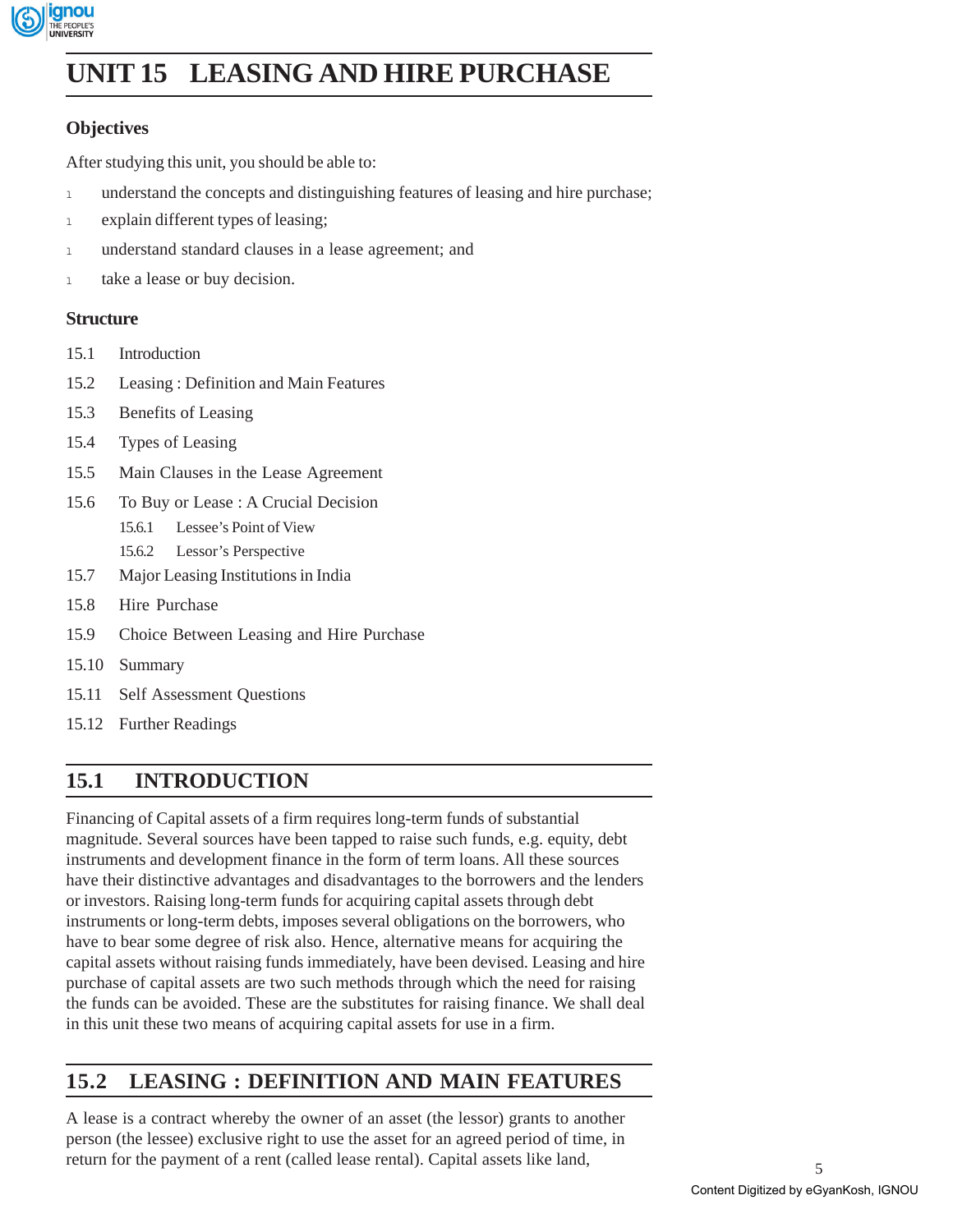**Fund Based Services** buildings, equipments, machinery, vehicles are the usual assets which are generally acquired on lease basis. The lessor remains the owner of the asset, but the possession and economic use of the asset is vested in the lessee.

> As there is no separate statute in India to govern the contracts of leasing, which is akin to a contract of bailment, the provisions of the Indian Contract Act apply to it. According to Section 146 of the Indian Contract Act, 1872 bailment is "the delivery of goods by one person to another person for some purpose, upon a contract that they shall, when the purpose is accomplished, be returned or otherwise disposed of according to the directions of the person delivering them." The person delivering the goods is called the bailor and the person to whom they are delivered is called the bailee.

> Since an equipment lease transaction falls in the category of a bailment contract, the obligations of the lessor and the lessee are similar to those of the bailor and the bailee (unless expressly specified otherwise in the lease agreement) as given in the Indian Contract Act. Briefly, these may be stated as follows:

- 1) The lessor has the duty to deliver the asset to the lessee, to legally authorise the lessee to use the asset and to leave the asset in peaceful possession of the lessee during the lease period.
- 2) The lessor has the obligation to pay the lease rentals as specified in the lease agreement, to protect the lessor's title, to take reasonable care of the asset, and to return the leased asset at the expiry of the lease period.

#### **Main Elements of Leasing**

The essential features of a leasing contract are as follows:

- a) **A Valid Contract of Leasing:** A leasing arrangement is undertaken by entering into a valid contract between the lessor and the lessee. Both the parties must be competent to contract. The lessor must have clear and undisputed title to the assets to be leased. The agreement must satisfy the essentials of a valid contract as per the Indian Contract Act.
- b) **Delivery of Goods:** The movable property, generally termed as 'goods' must be delivered by the lessor to the lessee. Delivery of the goods may be either actual delivery or constructive delivery. In the former case physical possession of the goods is handed over to the lessee, but in the latter case, there is no change in the physical possession, but some instruction or direction is given to the possessor of the goods to hold the same on behalf of the lessee rather than the lessor.
- c) **Purpose:** Goods are delivered to the lessee with the specific purpose of using them for his specified lawful activity throughout the lease period.
- d) **Consideration:** The lessee undertakes to pay to lessor regularly lease rental, as consideration for the use of the goods.
- e) **Return of the Goods:** The goods must be returned to the lessor exactly in the same form, after the lease period is over.
- f) **Ownership:** The lessor, after handing over possession of the leased asset, remains owner of the asset throughout the lease period and even thereafter.
- g) **Methodology:** The prospective lessee identifies the equipment to be leased and its supplier and enters into a lease arrangement with a leasing company. He furnishes certain particulars, such as his name, address, details about his business, name and address of the guarantor, if any, description of the equipment (model, make, size, specification etc.), the name and address of the supplier and the price quoted by the supplier, place of installation, duration of the lease, etc.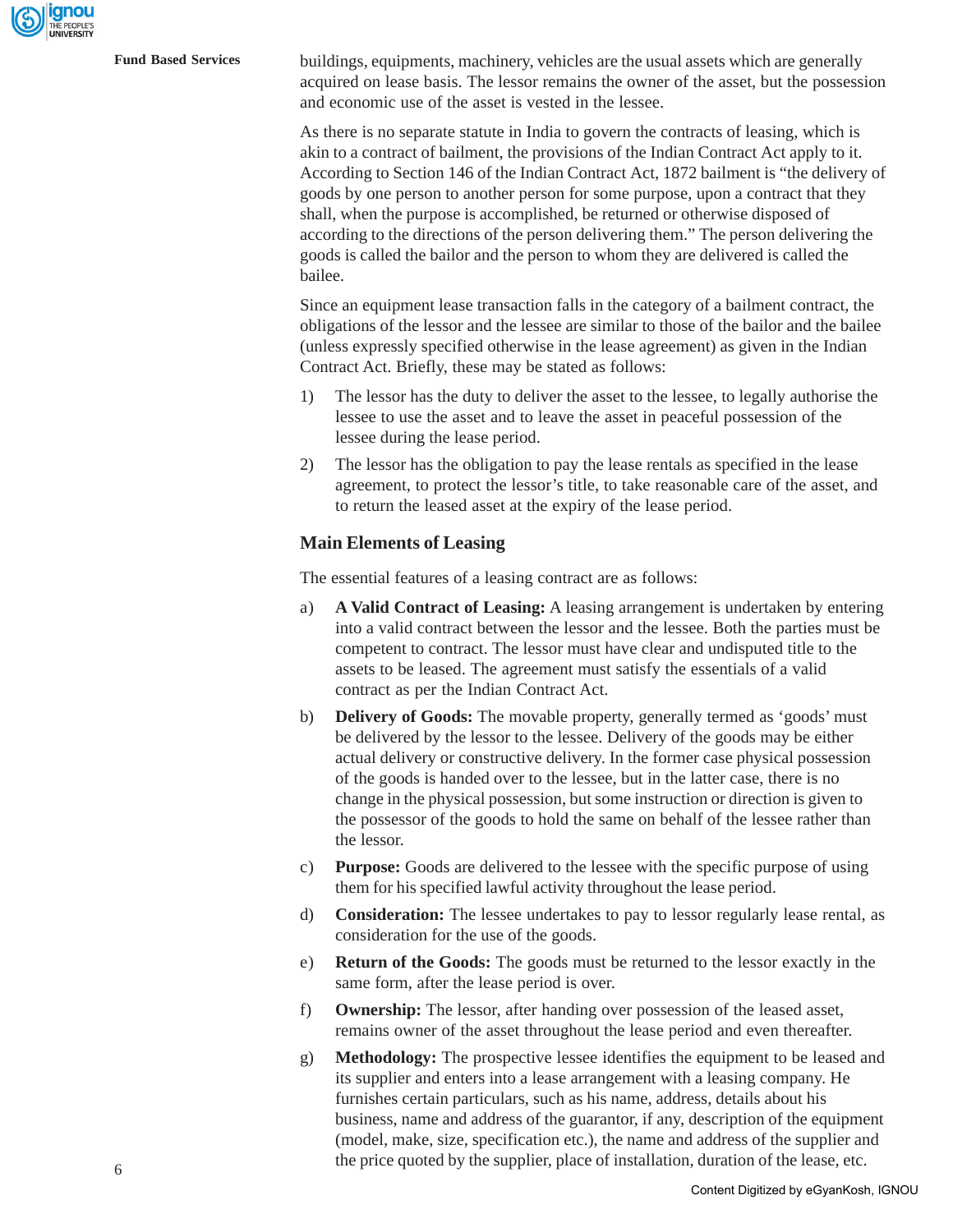

The lessor examines the lease proposal and evaluates the credit-worthiness of the applicant, his past performance in the business and his capacity to pay the periodical rentals, taking into account the profitability and projected cash flows of his business and his reputation, etc.

Several benefits are derived by the lessee by acquiring the assets on lease basis, as compared to buying the same. The benefits are as follows:

- a) **Convenience in case of short-term need:** If the capital asset is needed for a short period only, say a year or two, leasing is a very convenient and appropriate method of acquiring. It dispenses with the formalities and expenses incurred in purchasing the asset and selling it soon after the need is over.
- b) **No Risk of Technological Obsolescence:** In case of owning the asset, the firm bears the risk of the asset becoming obsolete. In the present age of technological innovations, risks in owning an asset with outdated and old technology cannot be ignored. With such equipments, the firm cannot compete with its competitors and will incur heavy losses. Leasing provides a shield against all these hazards by shifting the risk of obsolescence of equipment to the lessor. This is true of operating leases which are for short duration and cancellable at the option of the lessee. The lessee can cancel an old lease agreement and enter into a new one in case a technologically superior product is available in the market. It is true that lease rentals for such equipments tend to be higher, but this disadvantage is more than off-set by the benefits the lessee derives by passing on the risk of obsolescence to the lessor.
- c) **Efficient Maintenance Services:** Under operating or full service lease, the lessee avails of the maintenance and other services provided by the lessor, who is well equipped, qualified and experienced to provide such services efficiently. Of course, the lessee pays for such services in the form of higher rentals.
- d) **Low Administrative and Transactions Costs:** Many leasing companies specialise in leasing a few types of equipments, machines or vehicles only. They can easily bargain with the suppliers/manufacturers etc. and acquire the assets at better prices and can economise in other administrative expenses also. The lessee may get a concession in lease rent on the basis of the economies derived by the lessor.
- e) **Debt-Equity Ratio remains unchanged:** When an asset is acquired on lease basis, lease rentals are shown as an expense in the firm's profit and loss account. Neither the leased asset nor the liability under the lease agreement are shown in the Balance Sheet. Hence the debt-equity ratio remains unaffected as compared to a firm which buys the asset with borrowed funds. The following example will make this difference clear.

There are two firms in an industry with identical balance sheets as shown below:

**Balance Sheet**

| <b>Balance Sheet</b>  |     |                       |            |  |  |
|-----------------------|-----|-----------------------|------------|--|--|
| <b>Equity Capital</b> | 100 | <b>Fixed Assets</b>   | 100        |  |  |
| Debts                 | 100 | <b>Current Assets</b> | 100        |  |  |
| Total                 | 200 | <b>Total</b>          | <b>200</b> |  |  |

Debt Equity Ratio =  $1:1$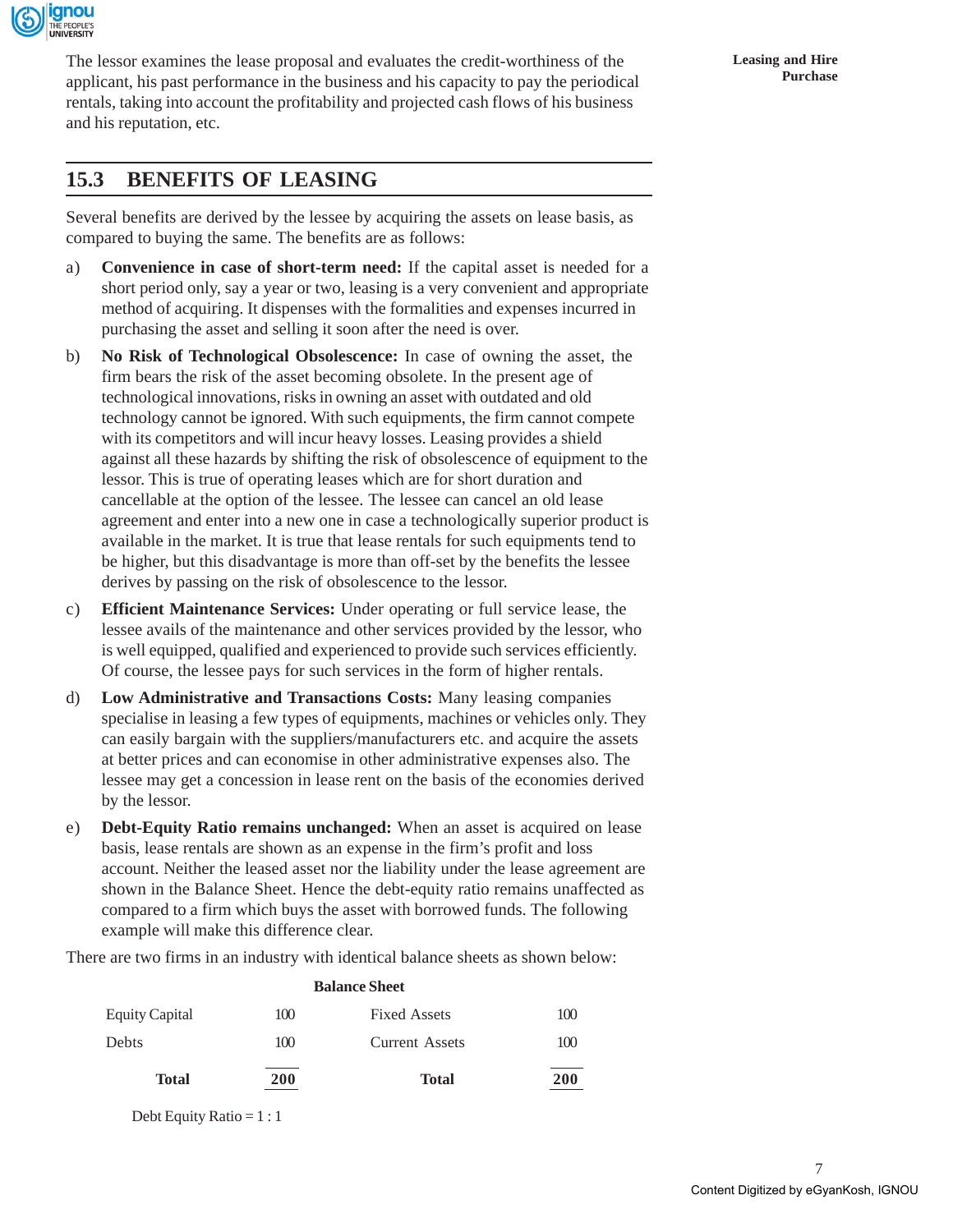anou

**Fund Based Services** Firm A borrows Rs. 100 to buy a fixed asset, while firm B takes it on lease. The respective balance sheets of the two firms will appear as follows:

| <b>Firm A</b>             |     |                       |     |
|---------------------------|-----|-----------------------|-----|
| <b>Equity Capital</b>     | 100 | <b>Fixed Assets</b>   | 200 |
| Debts<br>200              |     | <b>Current Assets</b> | 100 |
| <b>Total</b>              | 300 | <b>Total</b>          | 300 |
| Debt Equity Ratio = $2:1$ |     |                       |     |
| <b>Firm B</b>             |     |                       |     |
| <b>Equity Capital</b>     | 100 | <b>Fixed Assets</b>   | 100 |
| Debts                     | 100 | <b>Current Assets</b> | 100 |
| <b>Total</b>              | 200 | <b>Total</b>          | 200 |
|                           |     |                       |     |

Debt Equity Ratio =  $1:1$ 

The debt-equity ratio of firm A increases from 1 : 1 to 2 : 1, while that of firm B remains unaffected. In its balance sheet the leased asset is shown as an off balance sheet item. Higher debt-equity ratio of Firm A will adversely affect its further debt taking capacity, while firm B can take further debt easily to acquire other assets or to meet its working capital needs. If the firm has got surplus cash with it, it can employ it fruitfully elsewhere.

f) **Benefit of Tax Shield:** The lessee claims lease rentals as tax deductible expenses every year during the lease period. Thus, his tax liability is reduced to that extent.

In case he buys the asset with borrowed funds, he can claim (i) depreciation, and (ii) interest on borrowed funds as tax deductible expenses. To the extent the lease rental exceeds the depreciation and interest burden, his deductable expenses are larger and his tax liability is lower. The net burden, in such cases, is neutralised by the benefits derived by the lessee as enumerated above.

In the books of the lessor, lease rentals received are taxable, under the head 'Profits and Gains from Business or Professions', after deducting: (i) depreciation on the assets, and (ii) interest on the borrowed funds, if any.

### **15.4 TYPES OF LEASES**

The terms and conditions on which an asset is leased and the rights and obligations of the lessor and the lessee are clearly incorporated in the Lease Agreement. On the basis of variations in all these, leases are classified into the following categories:

#### 1) **Operating Lease**

In case of operating lease, the lessor not only leases the asset of which he remains the owner throughout, but also undertakes to provide services attached to such assets, e.g., maintenance, repairs, technical advice, etc. Such lease is also called service lease. Computers, office equipments, automobiles and trucks are the typical capital assets which are leased under operating lease arrangement. The main features of an operating lease are as follows:

- i) The lease contract is generally for a period which is considerably shorter than the useful life of the leased asset. For example, a machine may be acquired on lease for a period of 5 years, while its useful life may be 10 years.
- ii) The lessor does not, therefore, recover the full cost of the asset from one lessee only. The leased asset is returned back to the lessor at the end of the lease period and is, thereafter, leased again to another lessee for another lease period.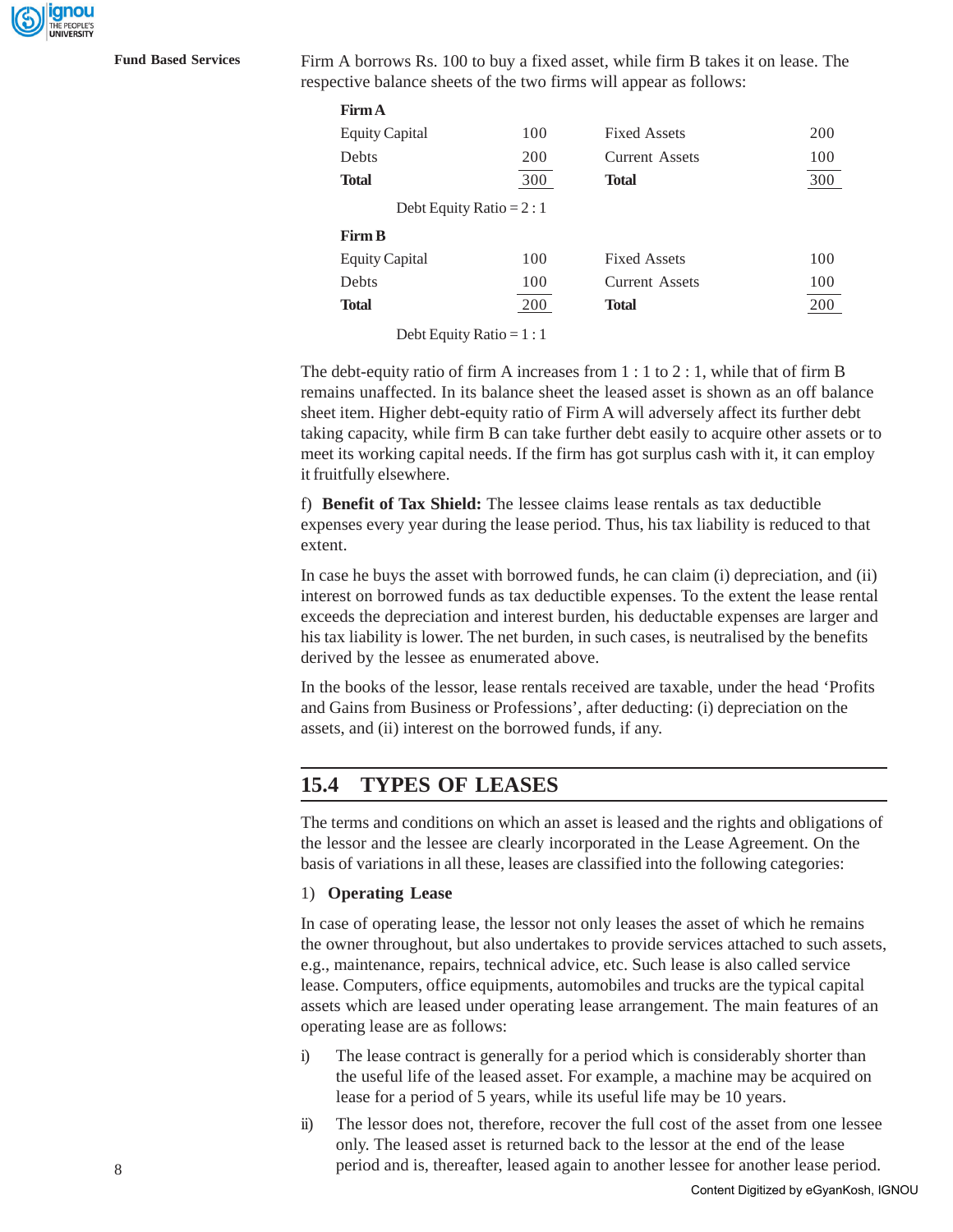

After its useful life is over, it is sold off and its scrap value is realised by the lessor.

- iii) Operting lease generally contains a cancellation clause also, wherein the lessee retains the right to cancel the lease any time before the lease period is over. Such clause is beneficial to the lessee as he may terminate the lease, if the asset becomes obsolete or his need for the asset is over.
- iv) The lease agreement contains a maintenance clause whereby the lessor is required to maintain the leased assets. Thus, necessary repairs, fuel, support staff may be provided by the lessor, as agreed upon.
- v) The lease rental includes: (a) a part of the amortisation of the cost of the equipment, (b) cost of the maintenance services provided, and (c) profit of the lessor.

#### 2) **Financial Lease**

In case of a financial lease, the lessor remains the owner of the leased asset during the lease period, but does not undertake its necessary maintenance. The rental received by the lessor fully amortises the cost of the equipment and earns a profit for him. These leases are non-cancellable. Ultimately, the ownership of the leased asset may be transferred to the lessee at an agreed price. The lessor thus acts as a financier only and earns a return on his investment in the leased asset by way of rentals. Financial leases are for the major part of the useful life of the asset.

#### 3) **Sale and Lease Back**

This is another type of lease arrangement wherein the lessee who already owns the assets, sells the same to the lessor, and thereafter takes the same asset from him on lease basis. This is called 'Sale and Lease Back arrangement'. Under this arrangement, the lessee immediately recovers the value of his already owned assets from the lessor. Thereafter, the lessee makes payment of the lease rentals periodically as usual. Such a lease arrangement enhances the liquid resources of the lessee immediately, which can be utilised otherwise to meet his working capital requirements or to purchase another asset on cash payment basis. This type of lease is an alternative to a mortgage of the assets.

#### 4) **Leveraged Lease**

In case of an ordinary lease, the lessor purchases the asset with an appropriate mix of debt and equity. But the creditor (i.e., supplier of the debt funds) does not have recourse to the lessee. In other words, in case the lessor defaults in making repayment of the debt, the creditor cannot claim the same from the lessee. He will have recourse to the lessor only.

Leveraged lease is just opposite to the above. In such case, the creditor remains entitled to have recourse to the lessee, i.e., he can recover his claims from the lessee also. The lease rental is assigned to the creditor. The lessee is required to pay the lease rental directly to the creditor of the lessor. Generally this transaction is undertaken through a trustee, who receives the lease rental and appropriates it as debt service component to the creditor and the balance amount to the lessor.

#### 4) **Domestic Lease and International Lease**

This classification is based on the domicile of the parties to a lease contract. If all the parties, viz. equipment supplier, lessor and the lessee are residing in the same country, the lease is called domestic lease. If they are residing in different countries, it is called international lease. If the lessor and the lessee are domiciled in the same country and equipment is imported from another country, it is called import lease. If the lessor and lessee are domiciled in different countries, the lease is called cross-border lease. In such cases, the equipment supplier may be the resident of any country. In case of international lease, there are two additional risks, i.e., country risk and currency risk.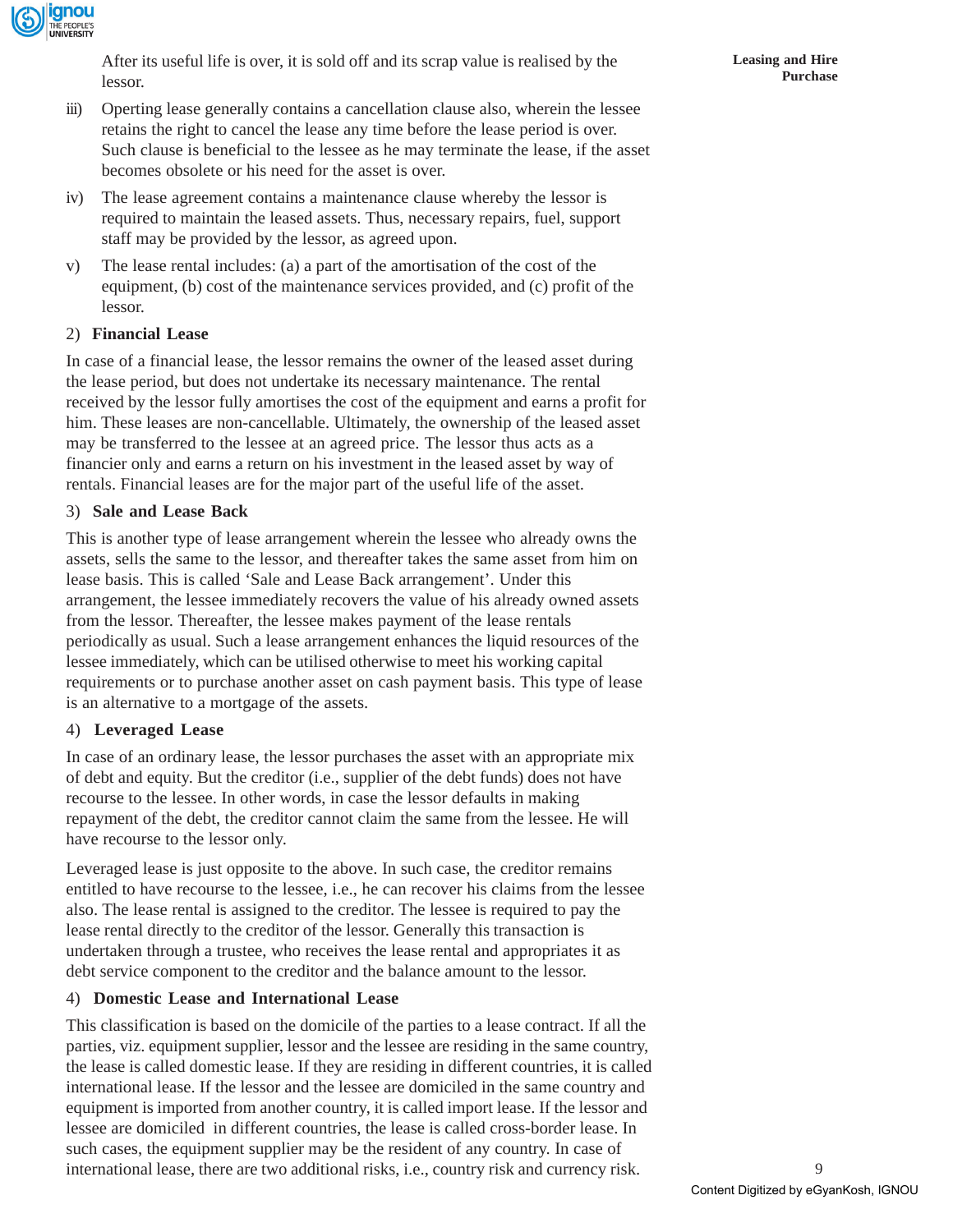

Give the points of distinction between

i) Operating and Financial Lease.

..................................................................................................................... .....................................................................................................................

.....................................................................................................................

ii) Sale and Lease Back and Leveraged Lease.

..................................................................................................................... ..................................................................................................................... .....................................................................................................................

### **15.5 MAIN CLAUSES IN THE LEASE AGREEMENT**

After the lease transaction is finalised, lease agreement is prepared and executed by the parties. The lease agreement incorporates the legal rights and obligations of the lessor and the lessee so as to bind them and serve the purpose of evidence, if any dispute arises during the lease period. The main clauses which are usually incorporated in a lease agreement are as follows:

- 1) **Nature of the Lease:** This clause specifies the nature of the lease (i.e., operating lease, financial lease or a leveraged lease) and the names of the parties to the Agreement.
- 2) **Description of the Asset:** This clause gives the description of the equipment to be leased, its make, model, size, specification etc.
- 3) **Duration of Lease Period:** This clause specifies the period for which the asset is leased, which is called the primary period. The clause generally also gives an option to the lessee to renew the agreement for a further period. The second term of the lease is known as secondary period.
- 4) **Lease Rentals:** This clause specifies the lease rental payable by the lessee, which is fixed by taking into consideration the cost of funds, depreciation, repairs, profit expected, and risk involved in the lease transaction etc. The rent may be payable monthly or quarterly. The quantum of such rental, the time within which it is payable and the consequences of failure to pay the same are stipulated in this clause.
- 5) **Delivery and Re-delivery:** This clause mentions when and how the leased equipment would be delivered to the lessee and how it will be delivered back to the lessor on the completion of the lease period.
- 6) **Right to Use:** This clause allows the lessee to make proper and lawful use of the equipment.
- 7) **Repairs and Maintenance:** Usually this clause states that the lessee shall maintain and repair the equipment and keep it in good and working condition. The cost of such maintenance shall be borne by the lessee.
- 8) **Alterations/Additions to Equipment:** This clause states that the lessee shall not make any alterations or additions to the equipment or remove it from the premises without the written consent of the lessor.
- 9) **Right to Inspect Equipment:** This clause gives the lessor the right to enter the premises of the lessee and to inspect the equipment as and when he desires.
- 10) **Damage to Equipment:** It is usual to stipulate that the lessee will bear all risks, losses, damages, theft or destruction of the equipment as long as it is in his custody.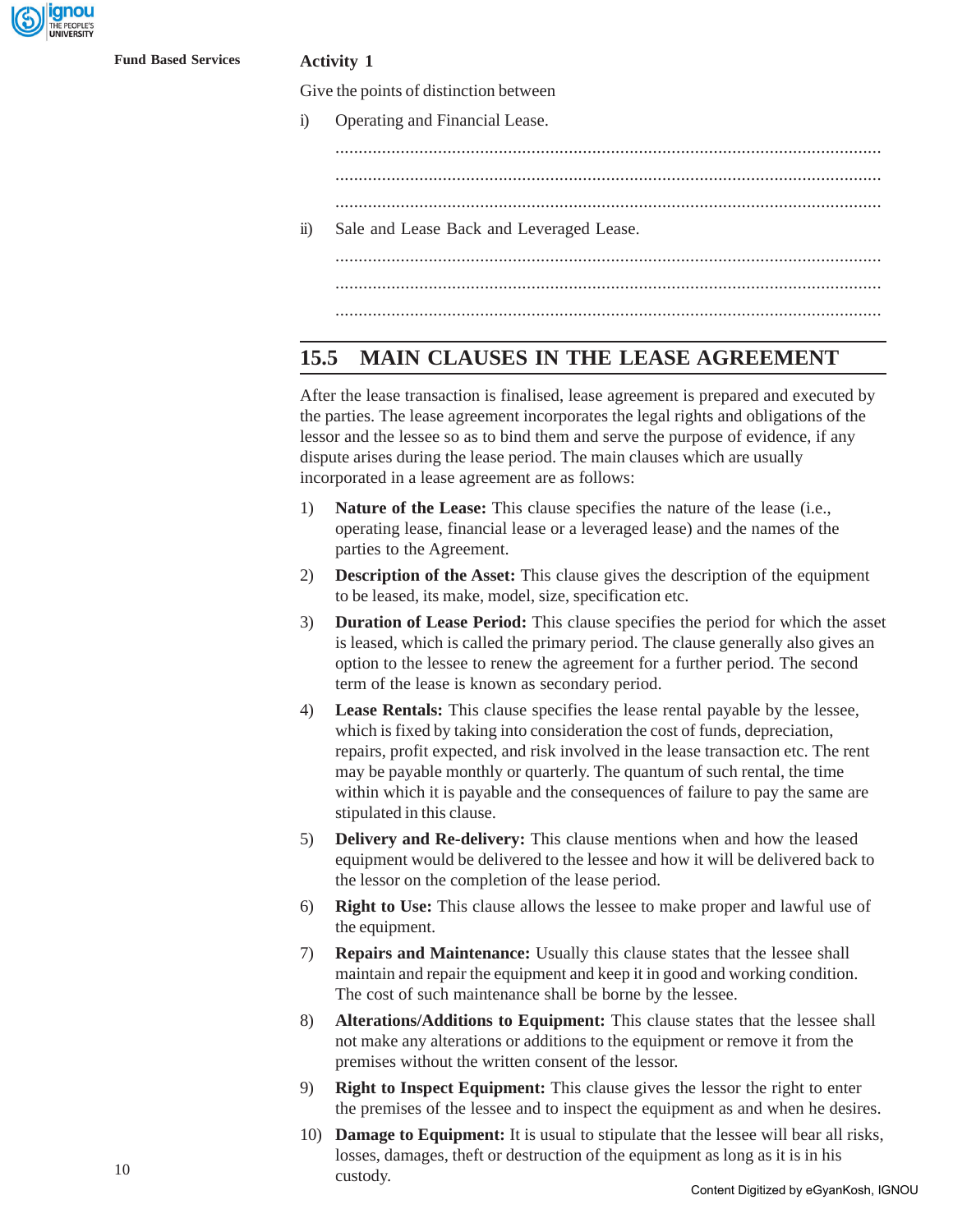

- 11) **Prohibition of Sub-leasing:** This clause prohibits the lessee from sub-leasing the equipment or selling it to any party.
- 12) **Default by Lessee and Remedies:** It is usual to include a clause indicating the specific events of default by the assessee and the remedies available to the lessor in such cases. The remedies may be:
	- a) to declare that all unpaid rentals are due and payable immediately and to sue the lessee for the recovery of the same,
	- b) to terminate the lease agreement, and
	- c) to seize the equipment given on lease.
- 13) **Insurance:** This clause requires the lessee to take out a fire insurance policy in respect of the equipment in the joint names of the lessee and the lessor (named therein as the owner). Lessee shall pay the premium and renew the policy every year.
- 14) **Other Charges:** This clause shall specify which party will pay the various expenses and charges in connection with the purchase and installation of equipment.

## **15.6 TO BUY OR LEASE : A CRUCIAL DECISION**

### **15.6.1 Lessee's Point of View**

A firm going to acquire a capital asset has to make a crucial decision regarding buying it or acquiring it on lease basis. In the former case, the firm shall have to raise funds through debt or equity, if it does not possess surplus funds with itself. The decision of the firm will rest on the evaluation of both the proposals and comparative costs involved therein. The following steps are involved in such an evaluation:

- 1) The decision of the firm to acquire a particular asset is basically a capital budgeting decision and must be taken by the firm very carefully by any of the methods of capital budgeting.
- 2) Having decided the above, the firm shall have to make a choice between buying the asset or leasing it, based on the relative costs involved therein.
- 3) In the case of *outright purchase* of an asset, the company will need the total amount of funds equal to the cost of the asset at the time of acquisition. If the company has sufficient funds of its own, it may like to go for outright purchase of the same.
- 4) If the funds required for outright purchase are not sufficient with the firm, it shall have to raise the same through issue of shares or in the form of long term borrowings. Both of these sources will entail cost to the firm, which is to be estimated realistically.
- 5) In case of *outright purchase*, the firm shall be entitled to charge depreciation on the asset and interest on the borrowed funds as deductible expenses for Income Tax purposes. Thus, the cost of buying option is reduced by the extent of reduction in tax liability. Only the after-tax cost of buying decision is considered for comparing the same with the cost of leasing decision.
- 6) In case of purchase, the scrap value of the asset is also to be considered.
- 7) In case of the *leasing option*, the company shall have to make payment of lease rental regularly over the lease period. The entire amount of lease rental is tax deductible expense. Hence, the after-tax cost of lease rentals (cash outflows) each year is calculated as follows:

Lease rental payment  $\times$  (1 – tax rate)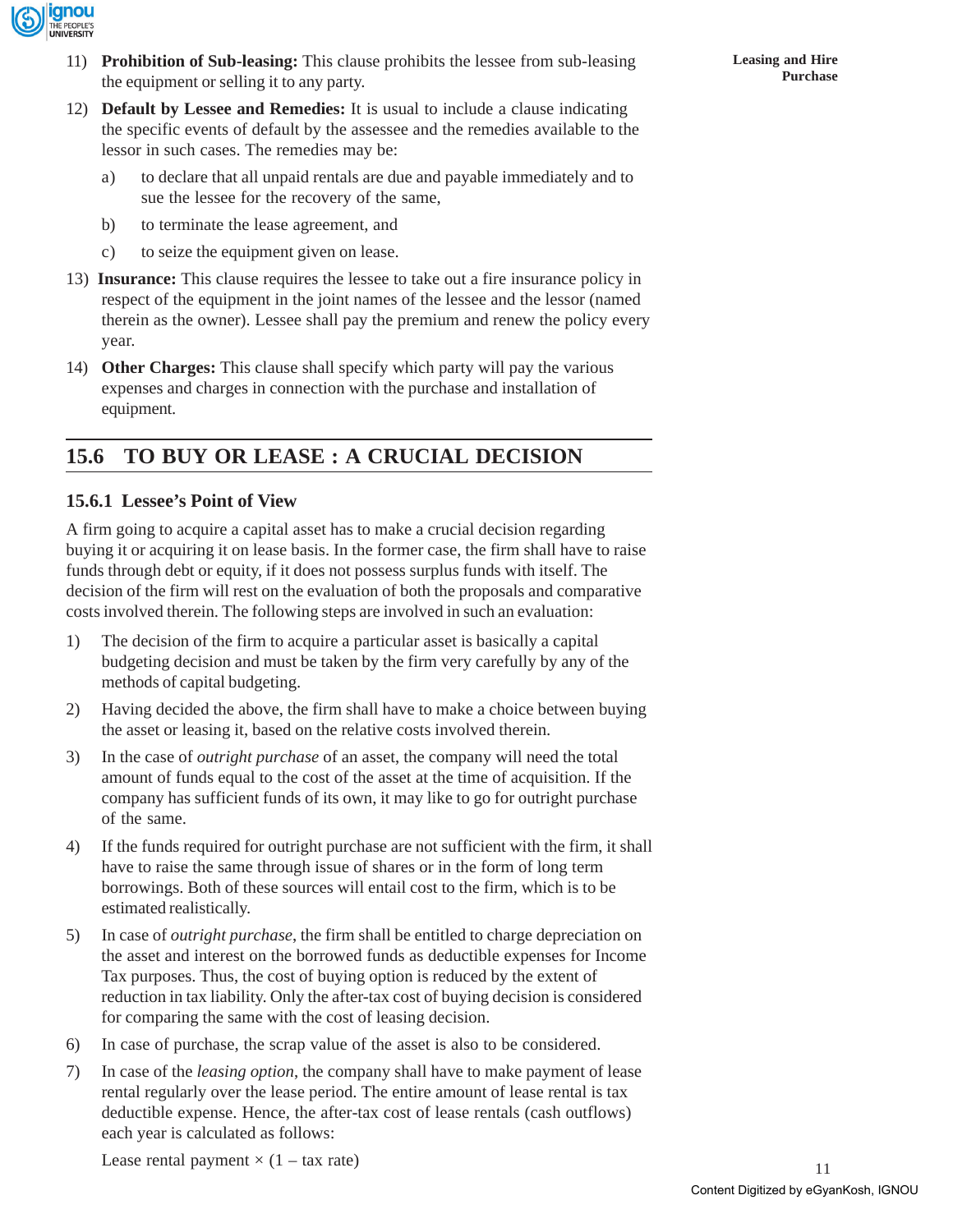anou

- **Fund Based Services** 8) It is important that the period of total after tax cash outflows in both the alternatives must be identical, e.g., if the lease period is 10 years, the net cash outflows in the buying decision should also be calculated for 10 year period.
	- 9) Compare the present value (PV) of cash outflows under leasing decision with the present value of the buying alternative by employing after-tax cost of debt as the discount rate for this purpose.
	- 10) Select the alternative with lower present value of cash outflows. Thus, the decision criterion is:
		- i) if PV of cash outflows under leasing alternative is greater than PV of cash outflows under buying alternative — buy the asset.
		- ii) if PV of cash outflows under buying alternative is greater than the PV of cash outflows under leasing alternative — lease the asset.

#### **Example 1**

A Limited company is contemplating to have an access to a machine for a period of 5 years. The company can have the use of machine for the stipulated period through leasing arrangement or the requisite amount can be borrowed at 14% to buy the machine. The firm is in the 50% tax bracket.

In the **case of leasing**, the firm would be required to pay at the end-of-year lease rent of Rs.1,20,000 for 5 years. All maintenance, insurance and other costs are to be borne by the lessee.

In the **case of purchase** of the machine (which costs Rs.3,43,300), the firm would have 14% five-year loan to be paid in 5 equal annual instalments, each instalment becoming due at the end of each year. The machine would be depreciated on a straight line basis, with no salvage value.

Advise the company which option it should go for, assuming lease rents are paid (a) at the end of the year (b) in advance.

#### **Solution**

The analysis is presented in Tables 15.1 to 15.3 (year-end lease rental payments) and Table 15.4 (advance lease payments).

| Table 15.1: Present value of total lease payments |                                                         |                                                                        |                                                               |  |  |
|---------------------------------------------------|---------------------------------------------------------|------------------------------------------------------------------------|---------------------------------------------------------------|--|--|
| Year-end                                          | Lease payment $(L)$<br>after tax<br>$L(1-0.5)$<br>(Rs.) | PV factor at after<br>tax cost of debt<br>$7\%$ or $14\%$<br>$(1-0.5)$ | Total PV of<br>Lease payments<br>Col. (2) X Col. (3)<br>(Rs.) |  |  |
|                                                   |                                                         | 3                                                                      | 4                                                             |  |  |
| $1-5$                                             | 60,000                                                  | 4.100                                                                  | 2,46,000                                                      |  |  |

**Table 15.1: Present value of total lease payments**

| Year-end | Loan<br>instalment<br>(Rs.) | Loan at the<br>begining of<br>the year<br>(Rs.) | Payment of<br>Interest on loan<br>$(Col. 3 x 14\%)$<br>(Rs.) | Principal<br>re-payment<br>$(Col. 2 - Col. 4)$<br>(Rs.) | Principal outstanding<br>at the end of<br>the year<br>$(Col. 3-Col. 5)$<br>(Rs.) |
|----------|-----------------------------|-------------------------------------------------|--------------------------------------------------------------|---------------------------------------------------------|----------------------------------------------------------------------------------|
|          | 2                           | 3                                               | $\overline{4}$                                               | 5                                                       | 6                                                                                |
| 1.       | 1,00,000*                   | 3,43,300                                        | 48,062                                                       | 51,938                                                  | 2,91,362                                                                         |
| 2.       | 1,00,000                    | 2,91,362                                        | 40,791                                                       | 59,209                                                  | 2,32,153                                                                         |
| 3.       | 1,00,000                    | 2,32,153                                        | 32,501                                                       | 67,499                                                  | 1,64,654                                                                         |
| 4.       | 1,00,000                    | 1,64,654                                        | 23,052                                                       | 76,948                                                  | 87,706                                                                           |
| 5.       | 1,00,000                    | 87,706                                          | 12.294                                                       | 87,706                                                  |                                                                                  |

\* Determination of loan instalment:

Content Digitized by eGyanKosh, IGNOU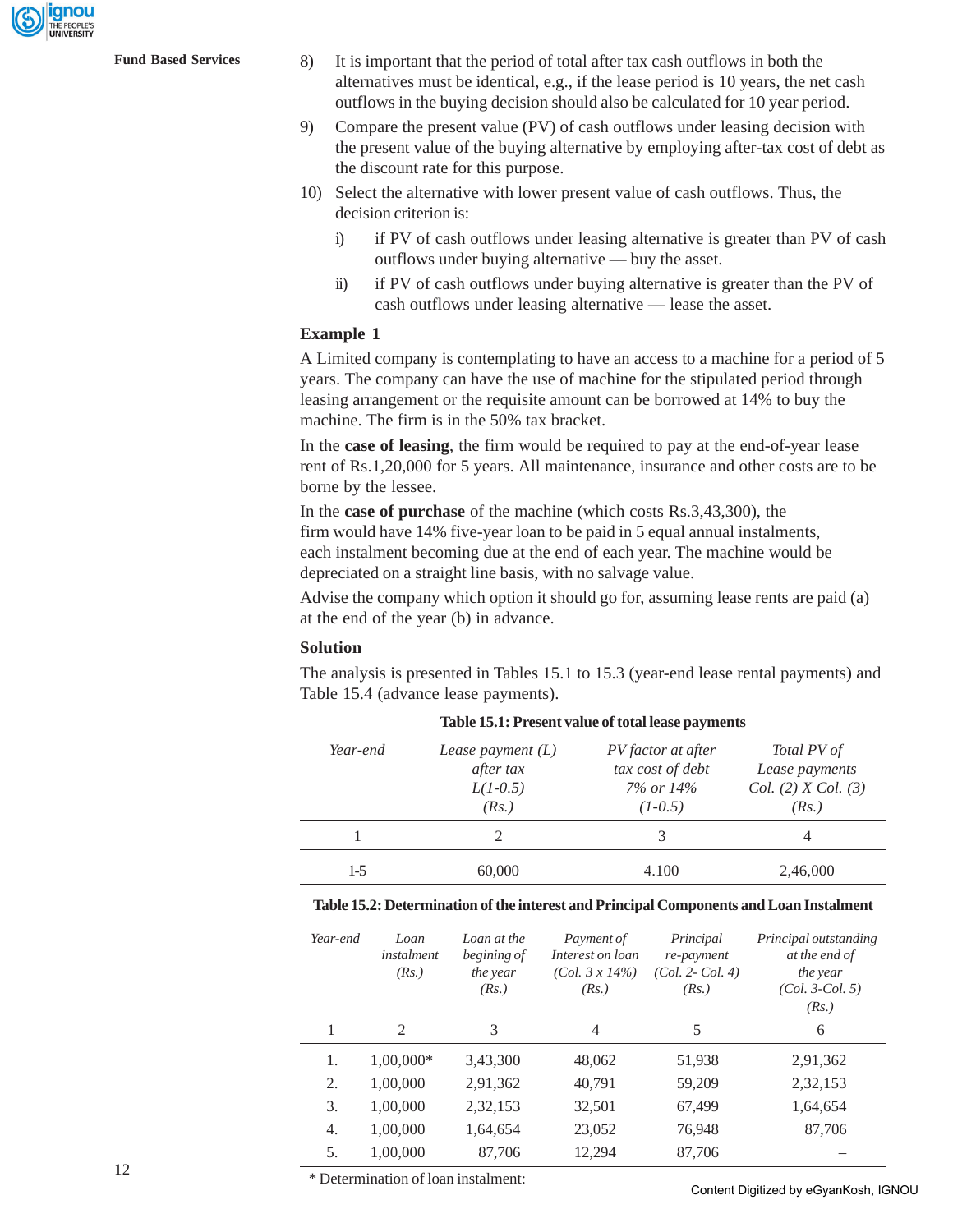

| Amount of loan                    |   | Rs. 3.43.300     |  |
|-----------------------------------|---|------------------|--|
|                                   | - | $=$ Rs. 1.00.000 |  |
| PV factor of annuity of 1 Re. for |   | 3.433            |  |

5 years at 14% rate of interest.

| Table 15.3: Present Value of After-Tax Cash Outflows under Buying (Borrowing) alternative |  |  |
|-------------------------------------------------------------------------------------------|--|--|
|                                                                                           |  |  |

| Year-end | Loan<br>instalment<br>(Rs.) | Tax advantage<br><i>on interest</i><br>payment $I(0.5)$<br>(Rs.) | Tax advantage<br>on depreciation<br>Rs. 68,660(0.5)<br>(Rs.) | Net Cash<br>outflows<br>$(Col. 2-Col. 3+4)$<br>(Rs.) | PV foctor at<br>after-tax cost<br>of debt 7%<br>(Rs.) | PV of<br>buying<br><i>alternative</i><br>(Rs.) |
|----------|-----------------------------|------------------------------------------------------------------|--------------------------------------------------------------|------------------------------------------------------|-------------------------------------------------------|------------------------------------------------|
| 1        | 2                           | 3                                                                | 4                                                            | 5                                                    | 6                                                     | 7                                              |
| 1.       | 1,00,000                    | 24,031                                                           | 34,330                                                       | 41,639                                               | 0.935                                                 | 38,932                                         |
| 2.       | 1,00,000                    | 20,395                                                           | 34,330                                                       | 45,275                                               | 0.873                                                 | 39,525                                         |
| 3.       | 1,00,000                    | 16,250                                                           | 34,330                                                       | 49,420                                               | 0.816                                                 | 40,327                                         |
| 4.       | 1,00,000                    | 11,526                                                           | 34,330                                                       | 54,144                                               | 0.763                                                 | 41,312                                         |
| .5.      | 1,00,000                    | 6,147                                                            | 34,330                                                       | 59,523                                               | 0.713                                                 | 42,440                                         |
|          |                             |                                                                  |                                                              |                                                      |                                                       | Total 2,02,536                                 |

#### **Table 15.4: PV of Cash Outflows under Leasing Alternative, when Lease Rent is Paid in Advance**

| Year-end | Lease<br>Payment<br>(Rs.) | Tax<br><i>Shield</i><br>(Rs.) | Cash outflows<br>after taxes<br>(Rs.) | PV factor<br>at $7%$<br>(Rs.) | Total<br>PV<br>(Rs.) |
|----------|---------------------------|-------------------------------|---------------------------------------|-------------------------------|----------------------|
|          | 2                         | 3                             | $\overline{4}$                        | 5                             | 6                    |
| $\theta$ | 1,20,000                  |                               | 1,20,000                              | 1,000                         | 1,20,000             |
| $1 - 4$  | 1,20,000                  | 60,000                        | 60,000                                | 3,387                         | 2,03,220             |
| 5        |                           | 60,000                        | $-60,000$                             | 0.713                         | $-42,780$            |
|          |                           |                               |                                       |                               | 2,80,440             |

The operational implication of advance payment for tax purposes is that it qualifies for tax shield only in the year for which payment applies. For instance, Rs.1,20,000 payment at the beginning of the period  $(t = 0)$  represents a pre-paid expense and is not deductible for tax purposes until year 1. Similarly, the other 4 payments are not deductible until the following year. The schedule of cash flows under leasing alternative when the payment is made in advance is shown in Table 15.4.

#### **Example 2**

ABC Ltd. is considering to acquire an additional computer to supplement its time sharing services. It has two options:

- i) To purchase the computer for Rs.22,00,000, and
- ii) To lease the computer on an annual rental (payable at the end of the year) of Rs.5,00,000 plus 10% of gross revenue from time sharing services. An amount of Rs.6,00,000 is also payable at the end of year 3.

The revenues from time sharing services are estimated at Rs.22,50,000, Rs.25,00,000 and Rs.27,50,000 for 3 years. The computer has a salvage value of Rs.10,00,000 at the end of 3rd year.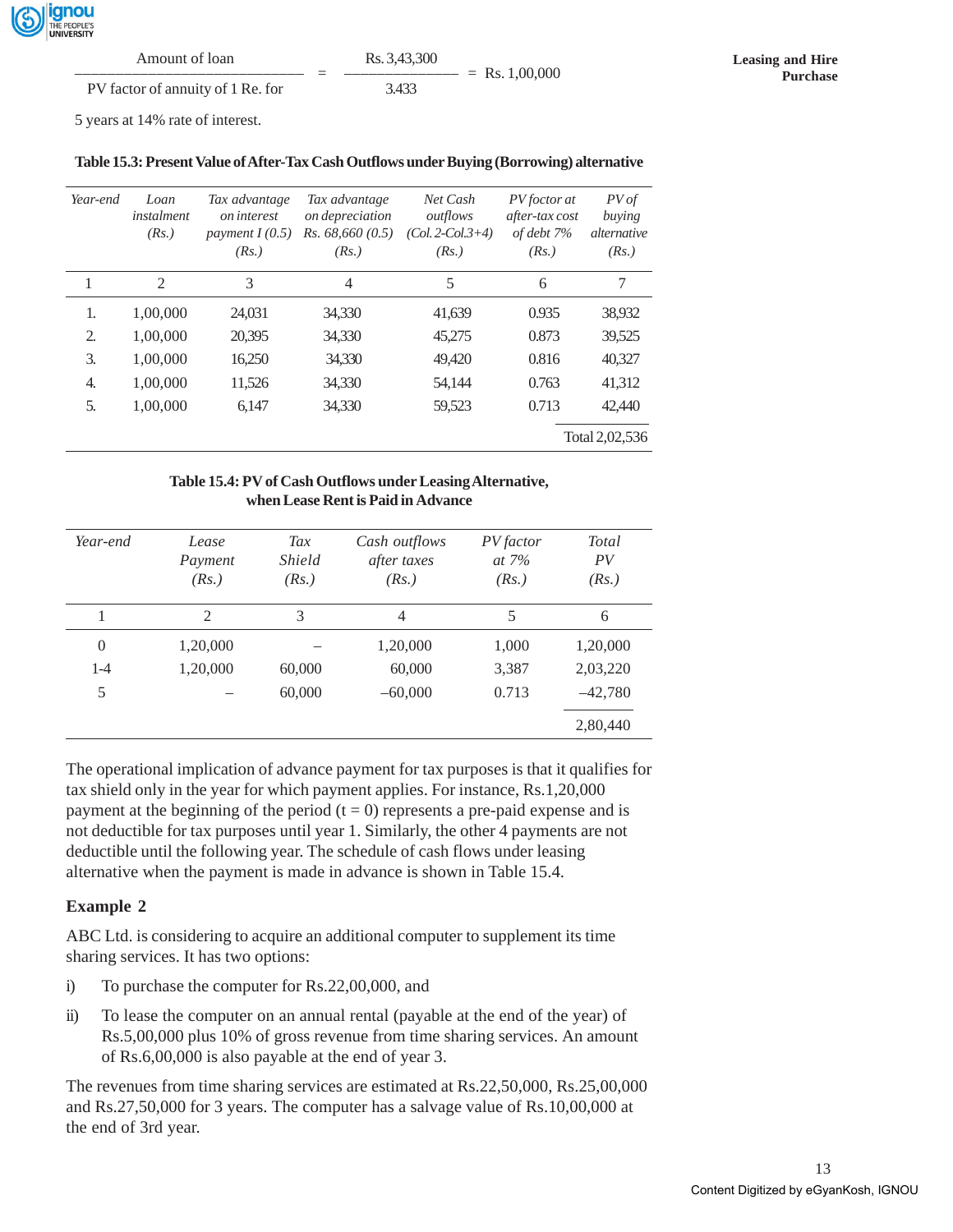**Fund Based Services** Annual operating cost (excluding depreciation and lease rent) is estimated at Rs.2,00,000 per annum and an additional revenue expense of Rs.2,00,000 is payable for training in the beginning of the 1st year (both these costs are to be borne by the lessee in case of lease). Funds for purchase are to be acquired at the rate of 16% and are repayable Rs.5,00,000, Rs.8,50,000 and Rs.8,50,000 at the end of 3 years respectively. The firm pays tax at the rate of 50% and provides depreciation at straight line method.

#### **Solution**

In this case, the firm has two options: To buy the computer out of borrowed funds or lease the computer. In case of buying option, the funds are to be acquired at the rate of 16%. Therefore, the after-tax cost of debt of the firm is  $8\%$  i.e.,  $16\%$  (1–0.5). This 8% rate can be used to discount the future cash flows for the evaluation purpose as follows:

**Evaluation of Lease Option**

| Year         | Rental    | $10\%$ of Rev. | <b>Total</b> | Tax Shield | Net Outflow | <i>PVF</i> | PV       |
|--------------|-----------|----------------|--------------|------------|-------------|------------|----------|
| $\mathbf{1}$ | 5,00,000  | 2,25,000       | 7,25,000     | 3,62,500   | 3,62,500    | .926       | 3,35,675 |
| 2            | 5,00,000  | 2,50,000       | 7.50,000     | 3,75,000   | 3,75,000    | .857       | 3,21,375 |
| 3            | 11,00,000 | 2,75,000       | 13.75,000    | 6,87,500   | 6,87,500    | .794       | 5,45,875 |
|              |           |                |              |            |             |            |          |

Present value of outflows 12,02,925

|  | $\sim$ 01 000110110 |  |
|--|---------------------|--|
|  | _                   |  |
|  |                     |  |
|  |                     |  |
|  |                     |  |

**(Figures in Rs.)**

| Year         | <i>Installment</i><br>(1) | Interest<br>(2) | Dep.<br>$\left(3\right)$ | Expenses<br>(4) | Total<br>$(2+3+4)$ | Tax Shield<br>$\omega$ 50% | Net CF   |
|--------------|---------------------------|-----------------|--------------------------|-----------------|--------------------|----------------------------|----------|
| $\Omega$     |                           |                 |                          | 2,00,000        | 2,00,000           |                            | 2,00,000 |
| $\mathbf{1}$ | 5,00,000                  | 3.52,000        | 4.00.000                 | 2.00.000        | 9,52,000           | 5,76,000                   | 4,76,000 |
| 2            | 8.50.000                  | 2.72,000        | 4.00.000                 | 2.00.000        | 8,72,000           | 4,36,000                   | 8,86,000 |
| 3            | 8,50,000                  | 1,36,000        | 4,00,000                 | 2.00.000        | 7,36,000           | 3,68,000                   | 8,18,000 |

**Evaluation of Purchase Option**

The net cash flows have been calculated as follows:

Net CF = (Instalment+Interest+Expense – Tax Shield)

The tax shield for the first year has been calculated as follows : At the time of installation of the computer system, a revenue expense of Rs.2,00,000 is incurred. This is, however, tax deductible at the end of year 1 and so the tax shield in respect of this expense of Rs.2,00,000 (i.e. Rs.1,00,000) is available only at the end of the year 1. So, for the year 1, the total tax shield is  $(50\% \text{ of Rs}, 9,52,000) + \text{Rs}.1,00,000 =$ Rs.5,76,000 and the cash outflows for the year 1 is (Rs.5,00,000+3,52,000+2,00,000–  $5,76,000$ ) = Rs.4,76,000.

| Year           | NetCF             | <b>PVF</b> | PV              |
|----------------|-------------------|------------|-----------------|
| $\overline{0}$ | $Rs. -2,00,000$   | 1.000      | $Rs. -2,00,000$ |
|                | $-4,76,000$       | .926       | $-4,40,776$     |
| $\overline{2}$ | $-8,86,000$       | .857       | $-7,59,302$     |
| 3              | $-8,18,000$       | .794       | $-6,49,492$     |
| 3              | $+10,00,000$      | .794       | $+7,94,000$     |
|                | Net Present Value |            | $-12,55,570$    |

#### **Calculation of Present Value**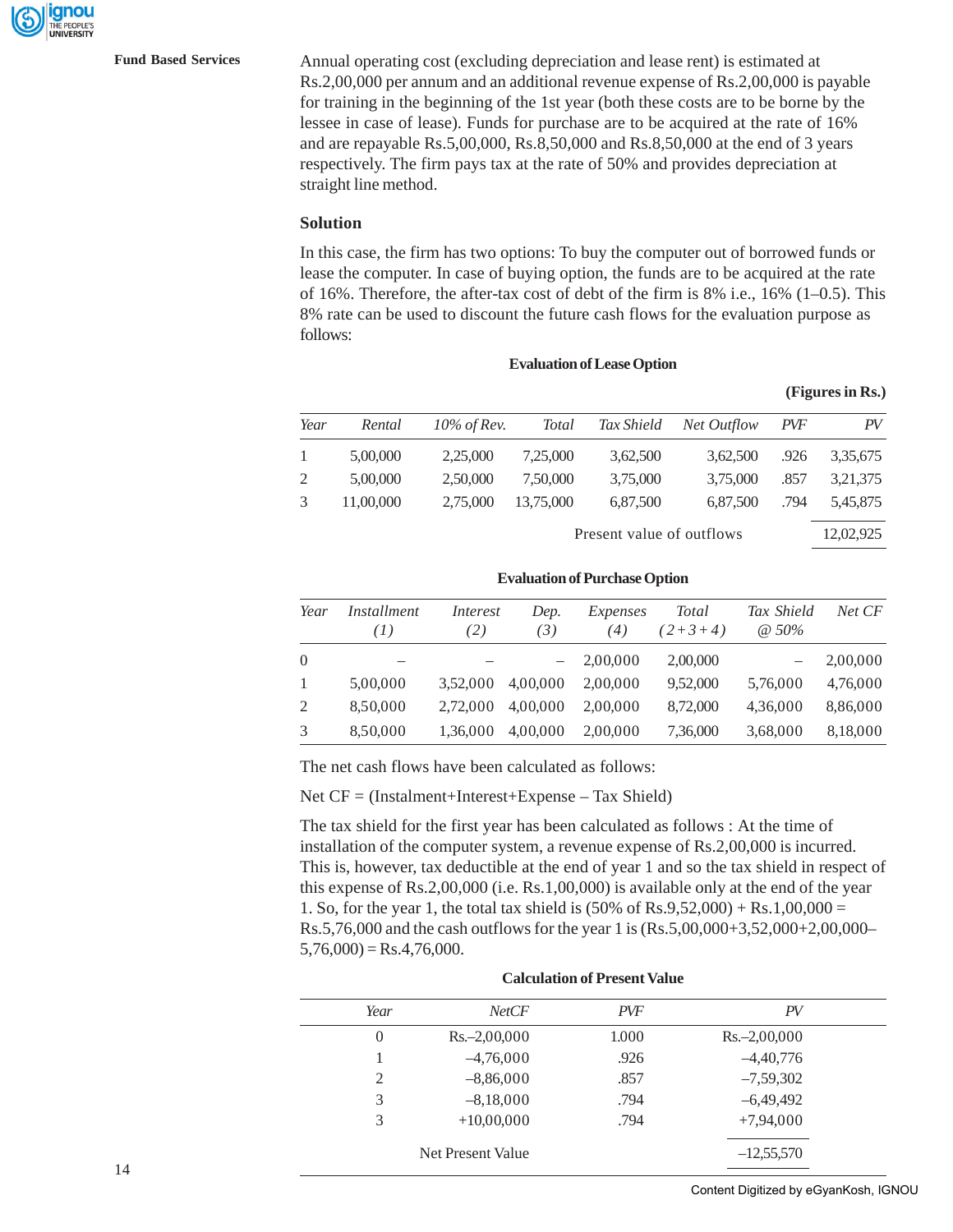

Since the NPV of outflows is lower in case of lease (i.e. Rs.12,02,295) as compared to NPV of the purchase option (i.e. Rs.12,55,570), the firm should acquire the computer system on lease.

**Working Notes:** The depreciation has been calculated as per straight line method as follows:

| <b>Annual Depreciation</b> | $=$ | $(Rs.22,00,000 - Rs.10,00,000)/3$ |
|----------------------------|-----|-----------------------------------|
|                            |     | Rs.4,00,000.                      |

The interest at the rate of 16% has been calculated on the outstanding balance of total purchase price of Rs.22,00,000.

### **15.6.2 Lessor's Perspective**

The lessor shall have to take a decision whether to lease an asset or not. He will be willing to go for leasing only when the leased asset earns a return higher than his weighted average cost of capital. In other words, after-tax cash inflows accruing to him must give a rate of return which is greater than the cost of capital. In substance, the Net Present Value (NPV) should be positive. Following steps are required to be undertaken by the lessor for cost-benefit analysis of leasing out the asset.

- 1) **Determination of Cash Outflows:** Cash outflows will constitute the cost of the asset. If any tax advantage is available in the form of an investment allowance, or a subsidy, the same may be deducted from the cash outflows.
- 2) **Determination of Cash Inflows**

| Lease revenue            |  |
|--------------------------|--|
| Less Depreciation        |  |
| Earnings before taxes    |  |
| Less Taxes               |  |
| Earnings after taxes     |  |
| <b>Add Depreciation</b>  |  |
| Cash Inflows after taxes |  |

Depreciation is added back to earnings after taxes, as it is a non-cash expense and does not result in cash outflow.

- 3) **Determination of PV of Cash Inflows:** Cash inflows after taxes can be discounted by the appropriate weighted cost of capital of the lessor to arrive at present value of cash inflows.
- 4) **Decision:** The lessor should prefer leasing the asset if the PV of cash inflows exceeds PV of cash inflows.

### **15.7 MAJOR LEASING INSTITUTIONS IN INDIA**

In India the business of leasing is undertaken by the followings:

#### 1) **Equipment Leasing Companies**

Equipment Leasing Companies are primarily engaged in the business of equipment leasing and fall in the category of Non-Banking Finance Companies. Reserve Bank of India being the regulatory authority for all NBFCs, exercises control over these companies also. According to Reserve Bank of India Act, 1934, all NBFCs are required to obtain a Certificate of Registration from Reserve Bank of India for carrying on their business. The statutory requirement for minimum net owned funds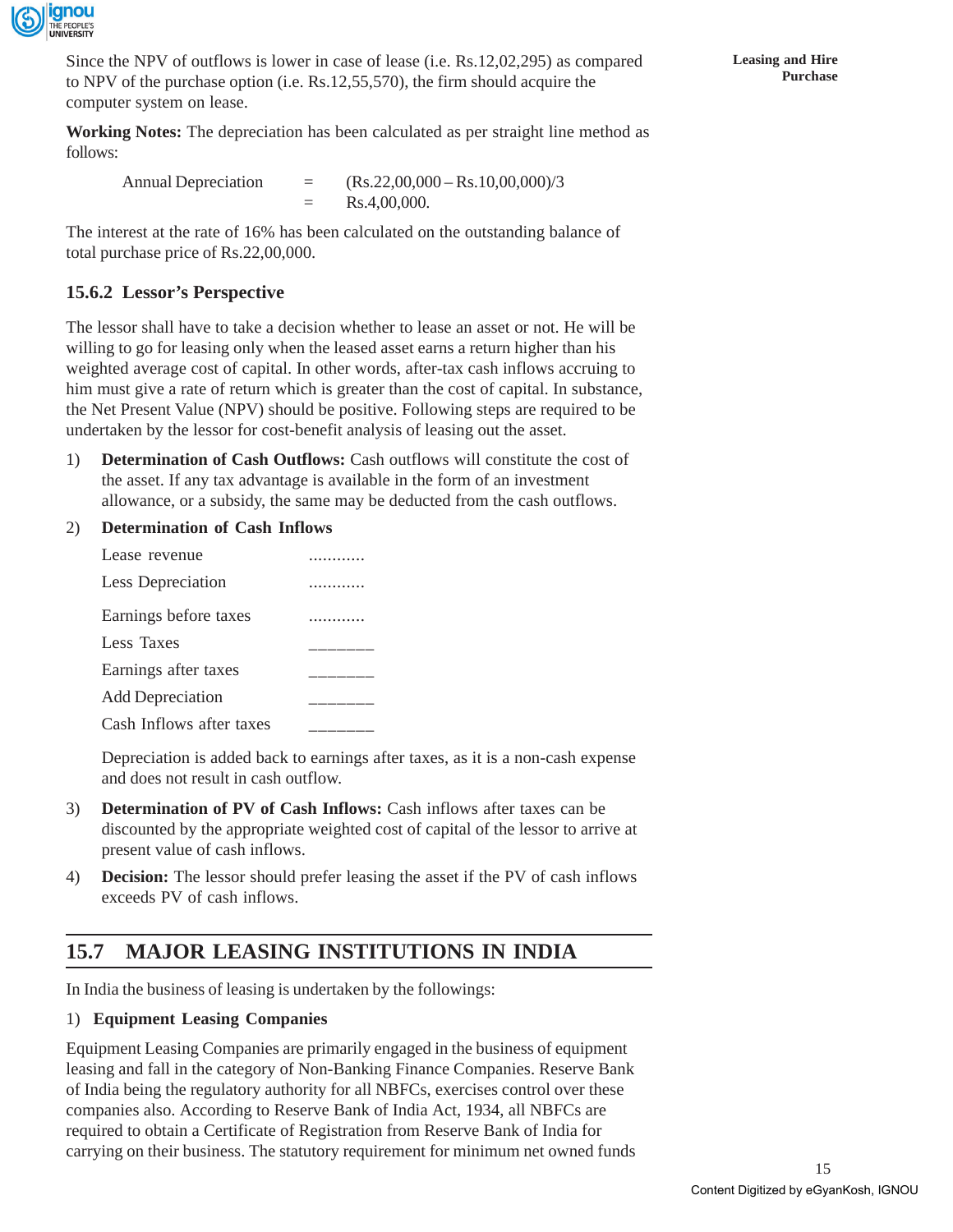

**Fund Based Services** for registration was stipulated at Rs.25 lakh for the existing companies and Rs.2 crore for new companies seeking Certificate of Registration after April 21, 1999.

> The number of Equipment Leasing Companies increased from 56 as at end March 2002 to 58 as at end March 2003. But their assets declined from Rs. 3112 crore to Rs. 2011 crore during the same period. These companies solicit public deposits which also declined from Rs. 668 crore to Rs. 511 crore during the same period.

Reserve Bank of India exercises supervision over these companies through: (i) on-site inspection, (ii) off-site monitoring, (iii) market intelligence, and (iv) exception reports of statutory auditors.

#### 2) **All India Financial Institutions**

Major portion of the financial assistance provided by these institutions takes the form of project finance, they are also engaged in providing non-project finance to industries. Equipment leasing is one of the ways in which they provide non-project finance.

#### 3) **Commercial Banks**

Reserve Bank of India has stipulated that commercial banks can undertake equipment leasing business and/or invest in the shares of equipment leasing companies within specified limits through their subsidiary companies. Hence, commercial banks' subsidaries are engaged in the business of leasing to limited extent only.

### **15.8 HIRE PURCHASE**

Hire purchase is another method of acquiring a capital asset for use, without paying its price immediately. Under hire purchase arrangement goods are let on hire, the hirer (user) is allowed to pay the purchase price in instalments and enjoys an option to purchase the goods after all the instalments have been paid. Thus the ownership in the asset is passed on to the hirer on payment of the last instalment. The amount and number of instalments is fixed at the time of delivering the asset to the hirer. If the hirer makes default in making payment of any instalment, the seller is entitled to recover the asset from the hirer. The hirer may, on his own also, return the asset to the hiree without any commitment to pay the remaining instalments. The instalments for this purpose are treated as hire charges. Thus, the property in the asset remains vested in the seller (hiree) till, the right of purchase is exercised by the hirer after making payment of all the instalments.

The hire purchase transaction takes place in the following manner:

- i) The seller (hiree) purchases the asset from the supplier/manufacturer and hires it to the hirer who is required to make a cash down payment of, say 20-25% of the cost of the asset.
- ii) The balance of the cost price of the asset with interest thereon is payable in equated monthly instalments either in advance or in arrears, over a predetermined period which ranges between 36 months to 48 months.
- iii) Sometimes, in place of cash down payment, a fixed deposit is required to be made with the seller and the entire amount of the cost is recovered through EMIs. The amount of FDR plus interest is returned to the hirer on payment of the last instalment.
- iv) Each instalment comprises of the (a) cost of the asset, and (b) interest thereon. Interest is computed on the basis of a flat rate of interest. Thereafter the effective rate of interest is applied to the reducing balance of the original cost of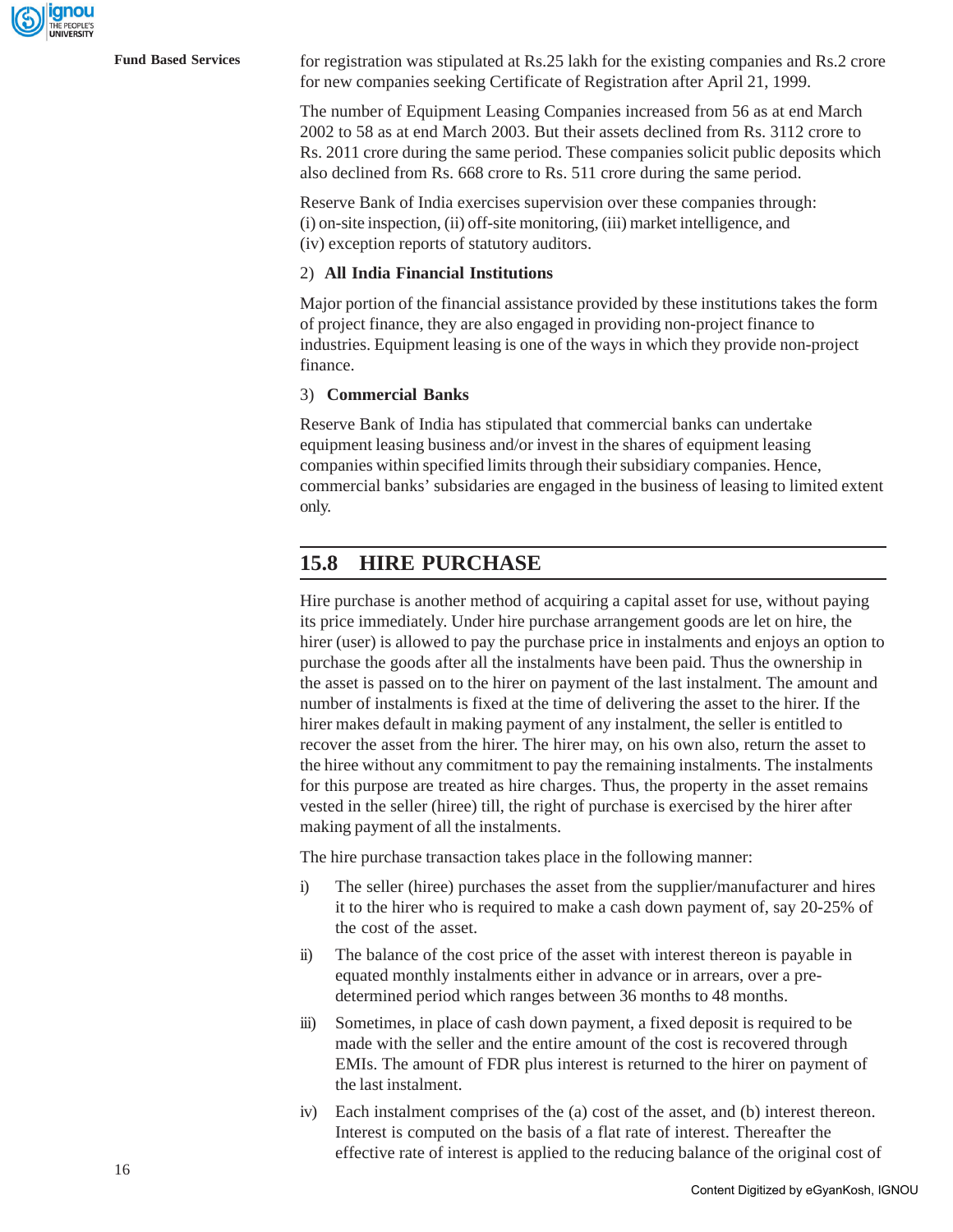

asset to find out the interest component of each instalment. The effective rate of interest happens to be higher than the flat rate of interest.

v) The hirer is entitled to terminate the hire purchase contract by giving due notice to the seller (hiree).

A hire purchase transaction is to be distinguished from an instalment payment sale. In the latter case, the ownership in the asset is passed on to the user (buyer) on payment of the first instalment itself. Moreover, the buyer does not enjoy the right of termination of the agreement before making payment of all the instalments.

### **Leasing and Hire Purchase**

In case of hire purchase, ownership of the asset passes on to the user (hirer) after payment of all the instalments, but in case of a lease, the lessee is entitled to use the asset; ownership remains vested in the lessor. The hirer (user) can charge depreciation on the asset, while in case of lease, only the lessor can do so. The hirer remains liable to maintain the asset, but in case of operating lease the lessor has to bear the maintenance cost also. Moreover, the hirer can charge depreciation on the hired assets and other charges, while the hiree can claim interest on borrowed capital only. But in case of a lease, the lessor is allowed to claim depreciation, while the lessee can claim the rentals and maintenance expenses as deductible expenses from income. Lease is for the full value of the equipment, while in case of hire purchase, a cash down payment is generally required.

#### **Split of Hire Purchase Instalments Between Interest and Principal Repayment**

To Illustrate how the hire-purchase instalments are split between interest and principal repayment components, let us consider an example.

**Example:** Nidhi Finance offers a hire-purchase proposal to one of its customers, Synthetic Chemicals, which requires an equipment costing Rs.10 lakhs on the following terms

- i) a flat interest rate of 15 per cent, and
- ii) a hire-purchase period of 36 months.

Given this information, the total interest burden and the monthly hire-purchase instalment would be as follows.

Total interest burden : Rs.  $10,00,000$   $(0.15)$   $(3)$  = Rs. 4,50,000

Monthly hire-purchase instalments:  $\frac{\text{Rs. }10,00,000 + \text{Rs. }4,50,000}{36}$  = Rs. 40, 277

The annual hire-purchase instalment would simply be:

 $(Rs. 10,00,000 + Rs. 4,50,000)/3 = Rs. 4,83,333$ 

To determine the split of the hire-purchase instalments between interest and principal repayments, let us first allocate the interest burden of Rs. 4,50,000 over the three years as per the sum of the years digit method. According to this method, the proportions of interest allocated to the three years would be as follows:

1st year: 
$$
\frac{36 + 35 + 34 + ... + 25}{36 + 35 + 34 + ... + 1} = \frac{366}{666}
$$
  
2st year: 
$$
\frac{24 + 23 + 22 + ... + 13}{36 + 35 + 34 + ... + 1} = \frac{222}{666}
$$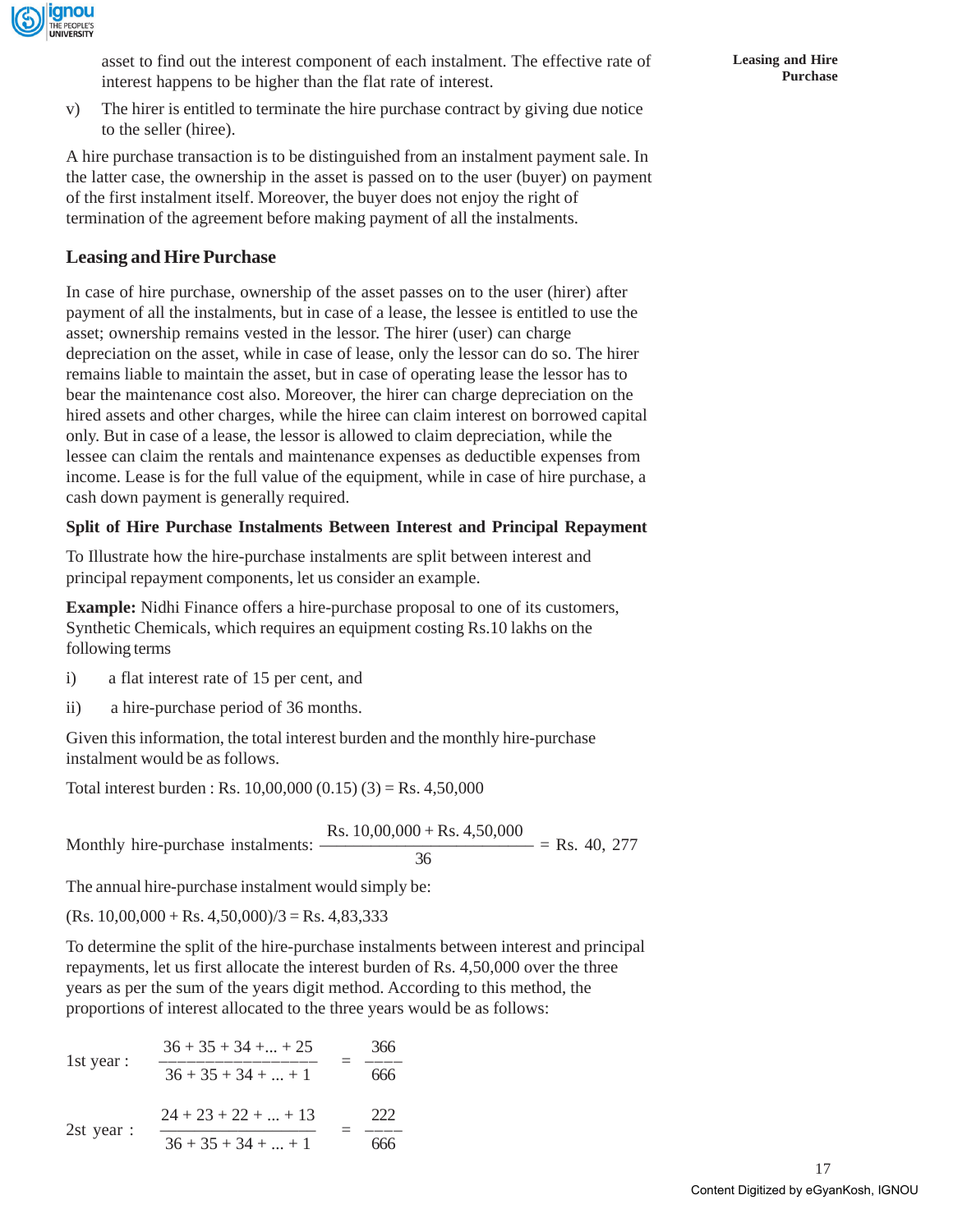

**Fund Based Services** 

3rd year: 
$$
\frac{12 + 11 + 10 + ... + 1}{36 + 35 + 34 + ... + 1} = \frac{78}{666}
$$

Based on these proportions, the interest allocations would be as follows:

1 st year : 
$$
\frac{366}{666} \times
$$
 Rs. 4,50,000 = Rs. 247,297  
2nd year :  $\frac{222}{666} \times$  Rs. 4,50,000 = Rs. 1,50,000  
3rd year :  $\frac{78}{666} \times$  Rs. 4,50,000 = Rs. 52,703

Given these interest allocations, the annual hire-purchase instalments would be split as follows:

| Year | Hire purchase | Interest<br>instalment | Principal<br>repayment |
|------|---------------|------------------------|------------------------|
|      | Rs. 4,83,333  | Rs. 2,47,297           | Rs. 2,36,036           |
| 2    | Rs. 4,83,333  | Rs. 1,50,000           | Rs. 3,33,333           |
| 3    | Rs. 4,83,333  | Rs. 52,703             | Rs. 4,30,630           |

#### **Activity 2**

Visit any Finance company of your choice and identify the various items for which they provide finance through Leasing/Hire Purchase schemes.

.............................................................................................................................

............................................................................................................................. .............................................................................................................................

### **15.9 CHOICE BETWEEN LEASING AND HIRE PURCHASE**

Before discussing the procedure for choosing between leasing and hire purchase options, the following differences between them, from the point of view of the lessee (hirer), may be noted:

| Leasing |                                                                                      |              | <b>Hire Purchase</b>                                                                 |  |
|---------|--------------------------------------------------------------------------------------|--------------|--------------------------------------------------------------------------------------|--|
|         | Depreciation and investment<br>allowance cannot be claimed<br>by the lessee          | $\mathbb{L}$ | Depreciation and investment<br>allowance can be claimed by<br>the hirer              |  |
| l.      | The entire lease rental is a<br>tax-deductible expense                               | $\mathbf{1}$ | Only the interest component of the<br>hire purchase instalment is<br>tax-deductible  |  |
|         | The lessee, not being the owner<br>of the asset, does not enjoy the<br>salvage value | $\mathbb{L}$ | The hirer, being the owner of the<br>asset, enjoys the salvage value<br>of the asset |  |
|         |                                                                                      |              |                                                                                      |  |